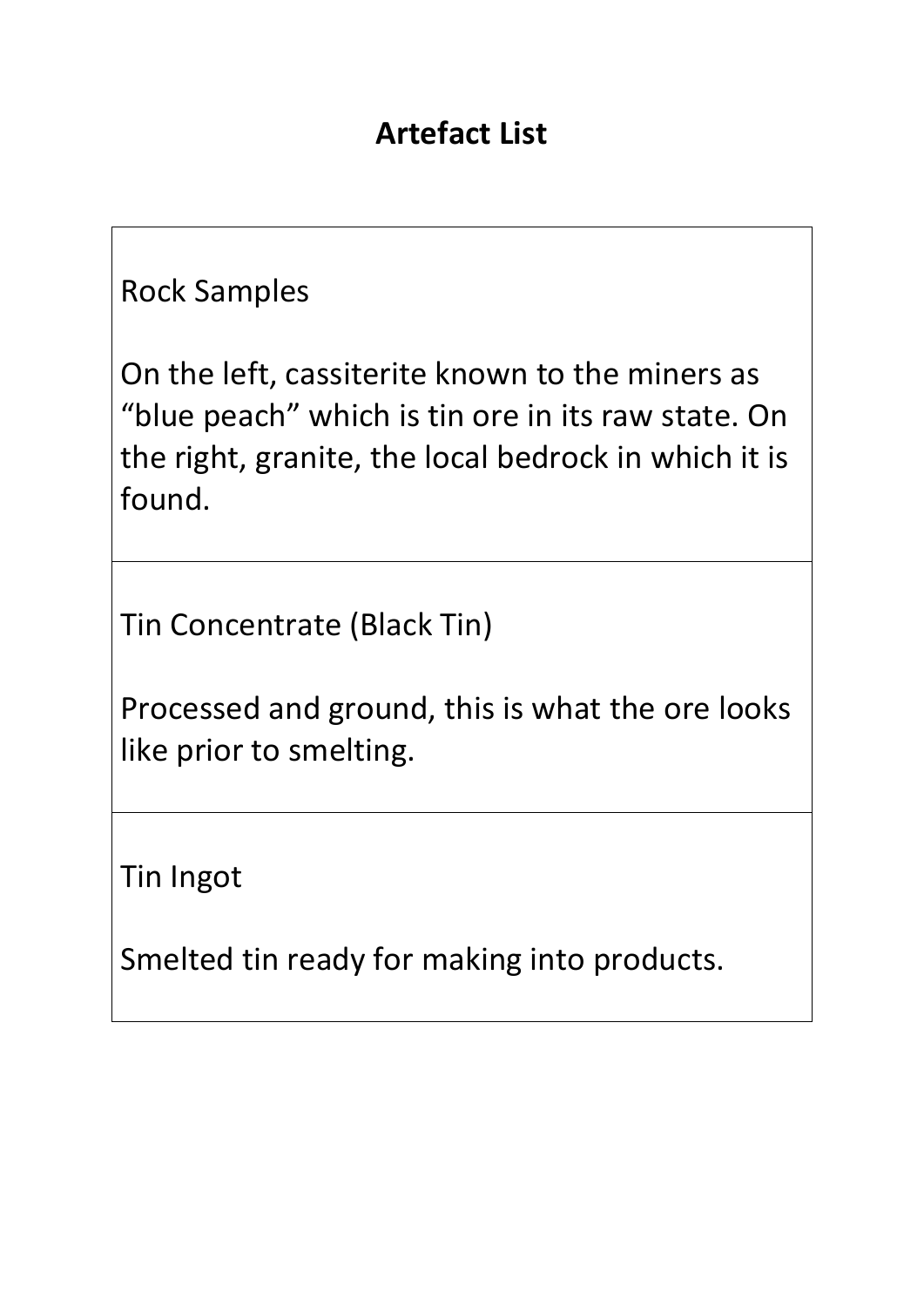Miner's Helmet

A reproduction of an original 18th century miner's hat. This would have been made of felt, moulded to the shape of the owner's head and covered with pitch or resin to harden it. A candle, made of tallow, would have been fixed to the front with clay.

Miner's Helmet

Original helmet thought to be 18<sup>th</sup> century found in Wheal Roots.

Poll Pick

A short pick designed especially to be swung in a confined space. It could also be reversed and used as a hammer.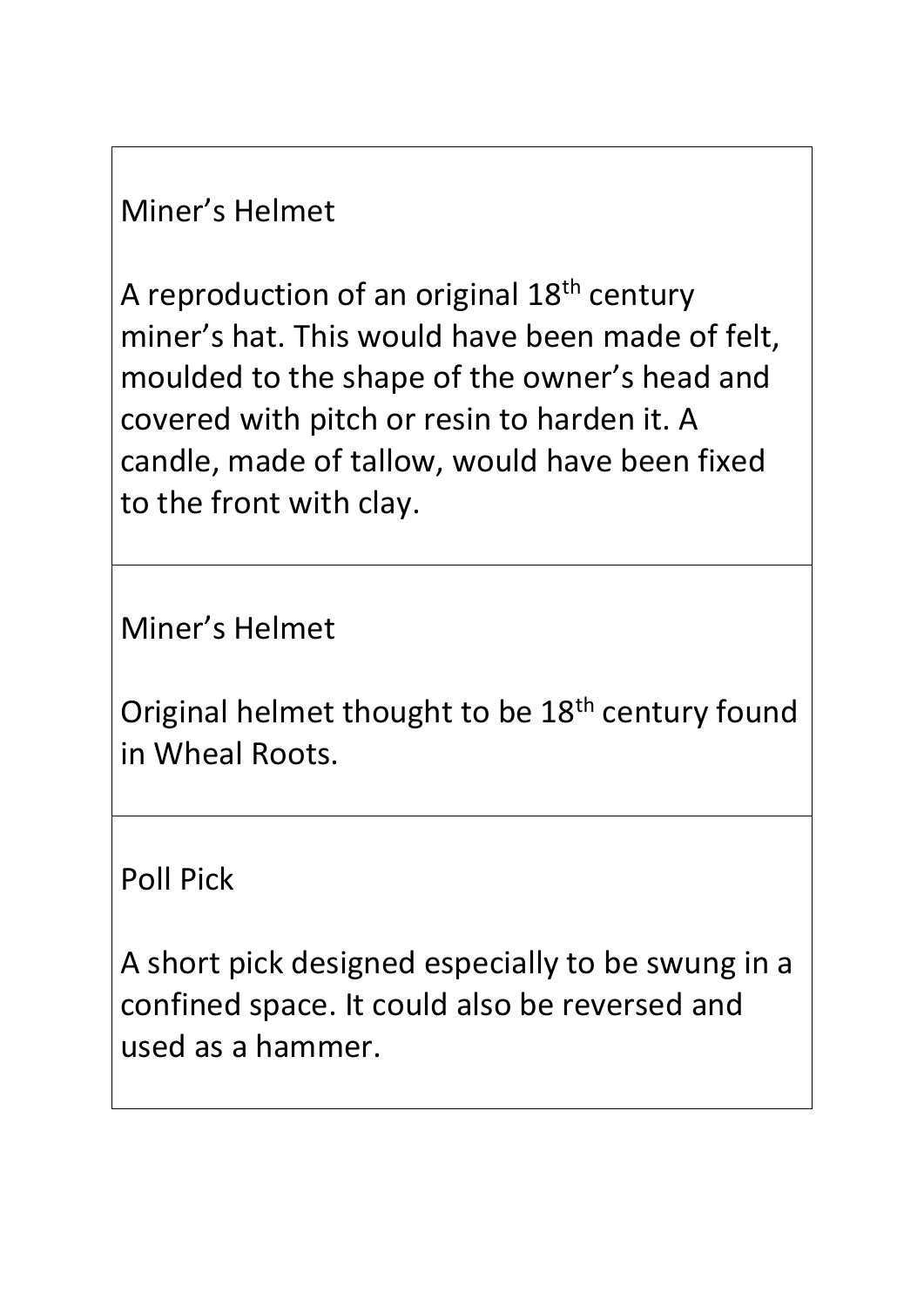## Hammer and Gad

The gad was held against the rock face and struck with the hammer. After each stroke it would be turned  $-$  a very slow way of drilling into rock.

Jumper

A double ended drill which could be reversed as one end became blunt. The bulge in the centre provided weight and grip. This would be regularly sharpened by the local blacksmith.

Quill

Goose quills were trimmed and filled with fine black gunpowder to be used as fuses. For a longer fuse, several could be slotted together.